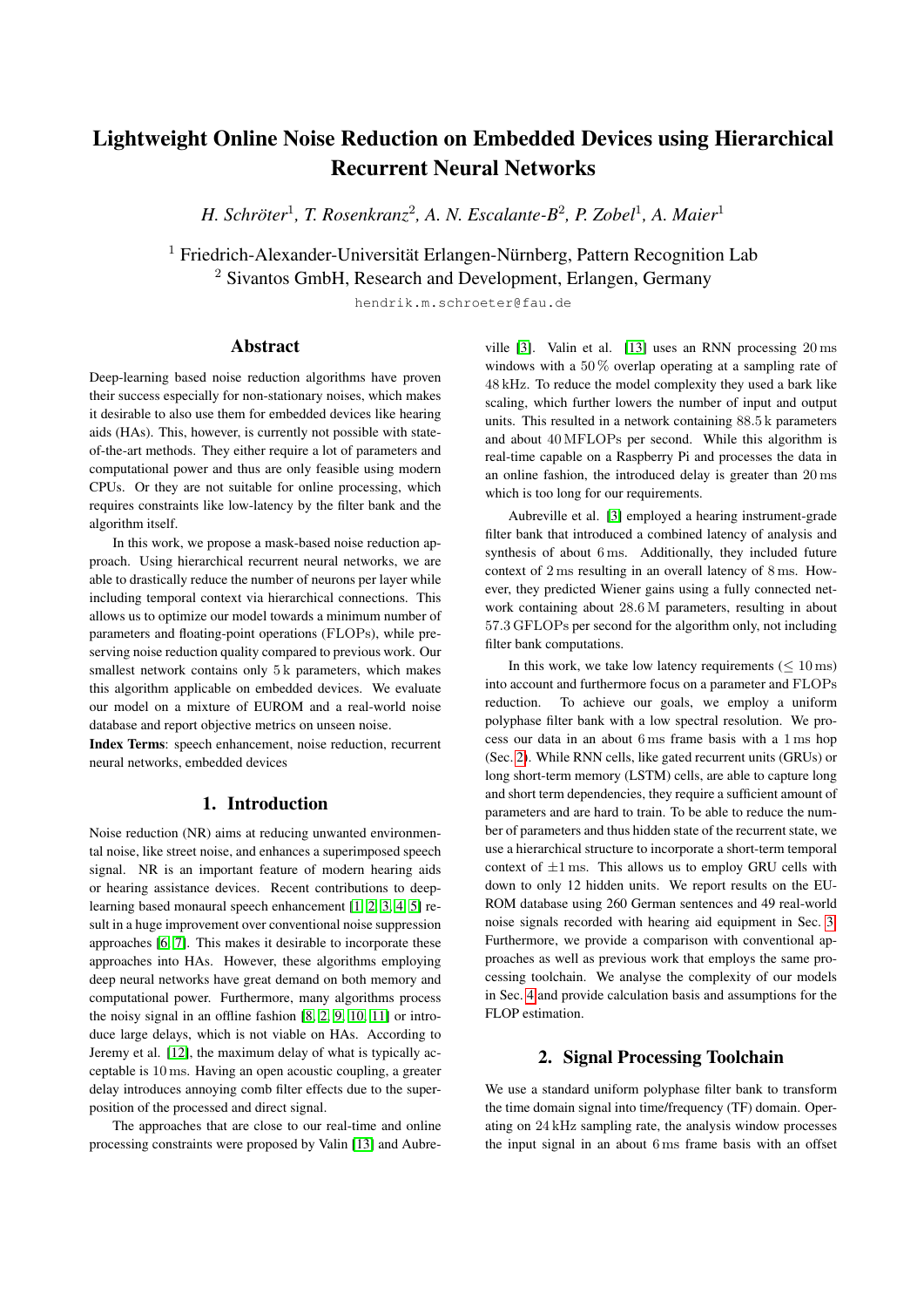<span id="page-1-0"></span>

Figure 1: *Processing toolchain. AFB/SFB depict the analysis and synthesis filter banks.*

(hop) of 1 ms. This filter bank ensures our low-latency requirements, but results in a low resolution spectral representation with 48 frequency bins.

The signal block diagram of the noise reduction system is shown in Fig. [1.](#page-1-0) We transform the complex filter bank representation into decibel scale and normalize it using exponential averaging. The noise reduction itself is performed on a bark compressed spectral representation via a real valued mask. The RNN is trained using the magnitude spectral approximation (MSA) loss [\[14\]](#page-4-13).

#### 2.1. Normalization

Normalization is a crucial part of neural network training, as it tremendously helps with convergence and generalization and reduces the initialization impact. Furthermore, since the perceived loudness by a human is scaled logarithmically, we first transform the complex filter bank representation into decibel scale and clip at  $-100$  dB.

$$
X_{\text{dB}}[t, f] = 10 \cdot \log_{10}(\max(|X[t, f]|^2, 10^{-10})) , \quad (1)
$$

where  $t$  represents a time step in TF domain and  $f$  a frequency band. We then normalize the spectrogram per frequency bin to zero mean and unit variance:

$$
X_{\text{norm}}[t, f] = \frac{X_{\text{dB}}[t, f] - \hat{\mu}[t, f]}{\sqrt{\hat{\sigma}^2[t, f]}}, \qquad (2)
$$

where  $\hat{\mu}$  and  $\hat{\sigma}$  are the estimated mean and variance. That is, we can calculate mean estimates  $\hat{\mu}$  and sample square estimates  $\hat{s}$ via an exponential decay [\[15\]](#page-4-14):

$$
\hat{\mu}[t, f] = \alpha \hat{\mu}[t - 1, f] + (1 - \alpha) X_{\text{dB}}[t, f], \quad (3)
$$

$$
\hat{s}^{2}[t, f] = \alpha \hat{s}^{2}[t - 1, f] + (1 - \alpha)(X_{\text{dB}}[t, f])^{2}, \quad (4)
$$

and get the variance estimate

$$
\hat{\sigma}^2[t, f] = \hat{s}^2[t, f] - \hat{\mu}^2[t, f]. \tag{5}
$$

Viiki et al. [\[15\]](#page-4-14) suggested a normalization period  $\tau$  of approximately 1 s. With our sampling rate in the filter bank domain, this corresponds to  $\alpha = \exp(-\Delta t/\tau) \approx 0.999$ . We furthermore evaluated our model with and without variance normalization in experiment [3.1.](#page-2-1) I.e., we just assumed that the input had unit variance and skipped the square and square-root computations. Xia et al. [\[16\]](#page-4-15) also used exponentially decaying normalization and compared it with global mean/variance normalization based on the training set. They recommend the online approach based on exponential decay and a normalization period of 3 s.

### 2.2. Bark scale

Instead of performing the mask based noise reduction directly on the uniform filter bank representation, we further reduce the input and output dimensions using a bark like scaling of the frequency bands. Thus, we can take advantage of the fact that human frequency perception is also on a logarithmic scale and use a coarser frequency resolution for the higher frequencies. That is, we reduce the normalized spectrogram from 48 channels to 16 bands using rectangular bands, ensuring that the first 8 bark bands until 2 kHz only have 1 frequency channel and follow the bark scale for higher frequencies. Furthermore, the network only produces a mask with 16 bins that is transformed into linear frequency scale via an inverse operation. This allows to reduce the network size tremendously and we found that it helps a lot with convergence for very small networks.

#### 2.3. Hierarchical RNN

Temporal context is essential for noise reduction algorithms. Aubreville et al. [\[3\]](#page-4-2) showed that a temporal look-back context  $\gg$  30ms is required to differentiate a fricative with little energy at low frequencies from noise only. They furthermore showed that additionally to past context, future context also results in a better noise reduction. However, future context always introduces a non-desirable delay, which is why they limited their future context to 2 ms.

Past context can obviously be incorporated using the hidden state of the RNN. Nonetheless, the size of the hidden state, i.e., the number of neurons, limits the amount of context that can be stored. Therefore, to allow the network to focus on the long-term temporal context such as being in a word or phoneme, we incorporate a temporal context of  $\pm 1$  ms, denoted as hierarchical context (HC). But instead of including the short-term context as input for the first RNN layer (C-RNN), we provide a context window of the first layer output as input for the second layer (HC-RNN) as shown in Fig. [2.](#page-2-2) This hierarchical shortterm context inclusion is similar to fully convolutional networks that have an increasing receptive field for deeper layers due to stride  $> 1$ . We show in our experiments that the hierarchical structure using HC outperforms a standard RNN with early fusion.

#### 2.4. Network Training

Several loss functions have been proposed in recent years. In this work, we only focus on real-valued mask-based losses for performance and robustness reasons. These loss functions can be broadly divided into two categories: Mask approximation (MA) and signal approximation. For the former, common mask targets are ideal ratio mask (IRM), ideal amplitude mask (IAM) or a "Wiener filter like" mask (WF) [\[1\]](#page-4-0). All of these have slightly different properties, while WF is optimal w.r.t. the maximum SNR, if speech and noise are uncorrelated. Aubreville et al. successfully used a WF like mask in a hearing aids setting. The MA loss is defined as

$$
L_{\text{MA}} = \sum_{t,f} (| |M[t,f]| - \hat{M}[t,f] |^2), \qquad (6)
$$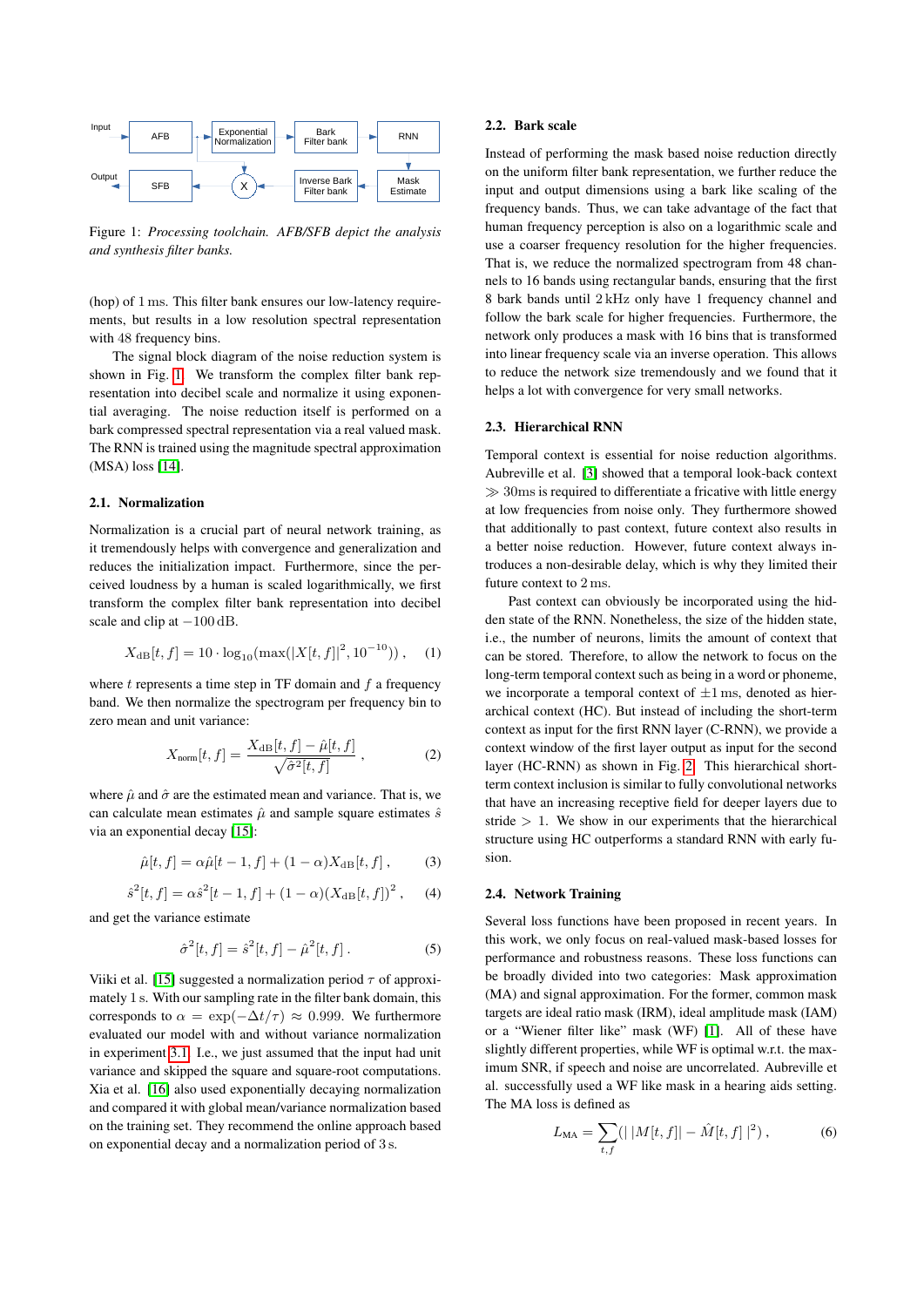<span id="page-2-2"></span>

Figure 2: *Hierarchical RNN architecture. The second layer RNN includes temporal context of the previous, current and next time step.*

where  $\tilde{M}$  is the mask estimate and  $M$  the target mask, e.g. WF. Weninger et al. [\[14\]](#page-4-13) didn't compute the loss based on the mask, but rather forced the network to output a mask that was directly applied to the noisy signal. The loss then was computed based on the magnitude of the resulting clean and enhanced spectrograms. This loss is called magnitude spectrum approximation (MSA) and defined as

$$
L_{\text{MSA}} = \sum_{t,f} (|S[t,f]| - |X[t,f]| \odot \hat{M}[t,f]|^2), \quad (7)
$$

where  $\odot$  is a point-wise multiplication. We noticed that especially for noisy conditions, MSA loss outperforms the MA loss like WF. Additionally, we provide a comparison with a combined MA-MSA loss in experiment [3.3.](#page-3-1) We trained the network with gated recurrent units (GRU) layers using sequences of at least 5 s, a batch size of 20 and Adam optimizer with a learning rate of 0.001 using the deep learning framework PyTorch [\[17\]](#page-4-16).

# 3. Experiments

<span id="page-2-0"></span>In this section, we present various experiments and evaluate them using the SI-SDR metric [\[18\]](#page-4-17) and the difference of noisy to enhanced short-time objective intelligibility (STOI) [\[19\]](#page-4-18) denoted as ∆STOI. All networks (except from experiment [3.1\)](#page-2-1) use a 2 layer GRU followed by a fully connected layer with

<span id="page-2-4"></span>

Figure 3: *Mean* ∆*STOI scores for networks of different sizes.*

sigmoid activation. We split our noise and speech corpus on original signal level in a train, validation (dev) and test set. We use the same splittings as [\[3,](#page-4-2) [5\]](#page-4-4). All results are based on the test set unless otherwise stated.

#### <span id="page-2-1"></span>3.1. Experiment: Variance Normalization

While many studies use zero mean and unit variance normalization [\[3,](#page-4-2) [16\]](#page-4-15) for the input, we found that normalizing to unit variance does not provide additional benefit. Tab. [1](#page-2-3) shows STOI improvement of a simple 3 layer LSTM network with 48 hidden units each. There is no significant difference, which leads us to the assumption that the first network layer is able to model the input variance. Furthermore, the network only produces an output mask that is applied to the noisy spectrogram, the mask should be independent of the noisy spectrogram scale. Thus, for further experiments to minimize the computational effort, we only use zero mean normalization.

<span id="page-2-3"></span>Table 1: ∆*STOI dev set results when providing input with zero mean and unit variance, and zero mean only while keeping the original variance.*

| Normalization             | ASTOI  |  |  |
|---------------------------|--------|--|--|
| Zero mean & unit variance | 0.0353 |  |  |
| Zero mean                 | 0.0347 |  |  |

## 3.2. Experiment: Complexity of short-term context via Hierarchical RNNs

In this experiment, we show that networks with hierarchical context structure (HC-RNN) are favorable w.r.t. ∆STOI score. While HC-RNNs only need a small input layer, the second layer incorporates the short-term context of  $\pm 1$  frames and thus is larger. We compare these with networks that incorporate the short-term context in the first layer and thus, have a larger 1st layer than 2nd layer (C-RNN). Fig. [3](#page-2-4) shows ∆STOI scores of various network sizes. All network configurations are shown in table [2.](#page-2-5)

We can see that hierarchical RNN outperforms the conventional

<span id="page-2-5"></span>Table 2: *Network configurations with input dimension I, hidden dimension H and number of parameters P for the different networks in figure [3.](#page-2-4) For all networks, the output layer is a fully connected layer with hidden dimension 16.*

| Total |  |
|-------|--|
| # $P$ |  |
| 5072  |  |
| 9382  |  |
| 14736 |  |
| 5072  |  |
| 10480 |  |
| 17808 |  |
|       |  |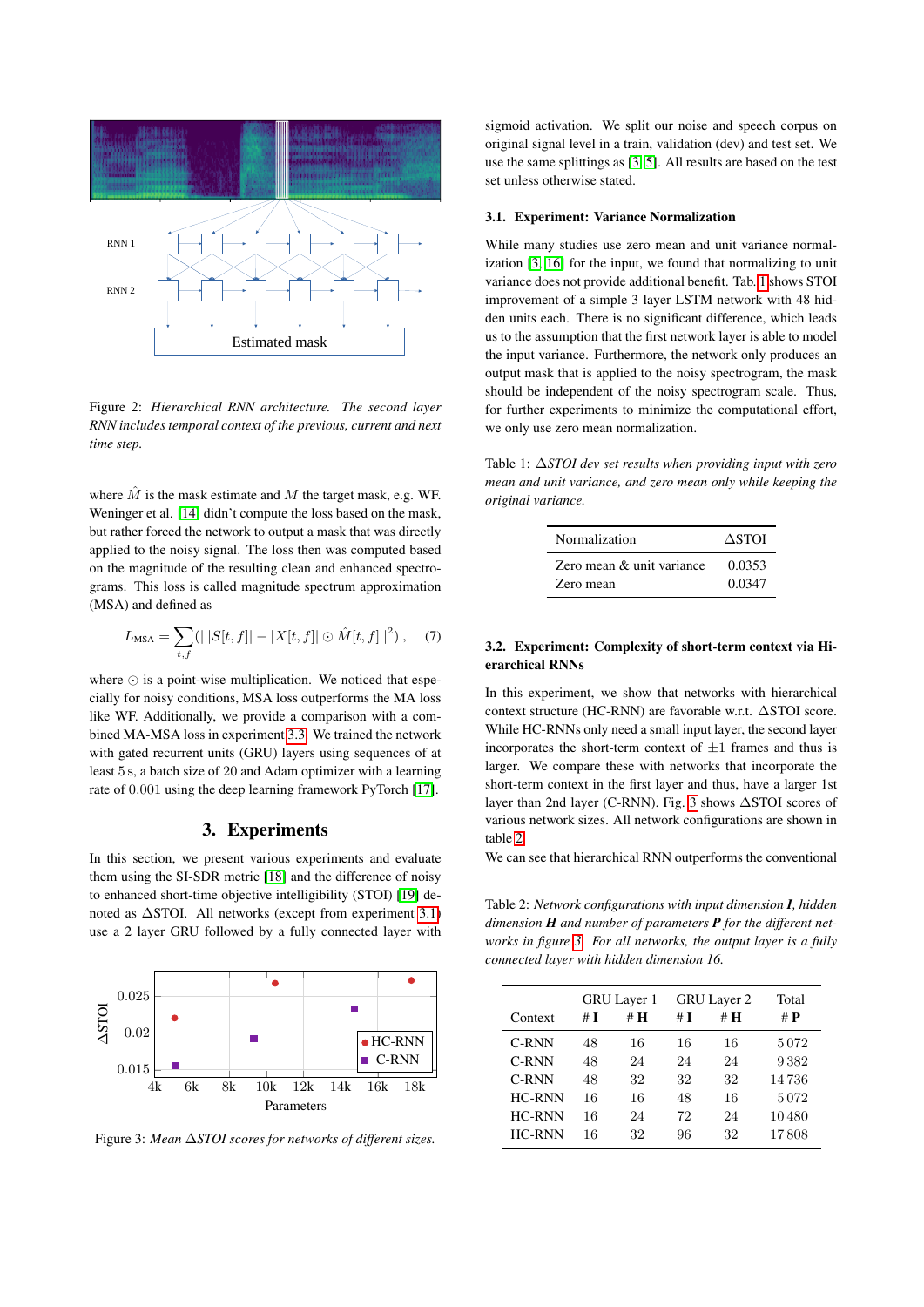<span id="page-3-4"></span>Table 3: *Metric results on the test set using our smallest HC-RNN model, RNNoise [\[13\]](#page-4-12) and FC-WF [\[3\]](#page-4-2). Number of network parameters in brackets. SI-SDR and* ∆*STOI are provided depending on the input SNR, the root mean squared error of the time-domain signal (RMSE) is averaged over all input SNRs. The recursive minimum tracking baseline [\[20\]](#page-4-19) is also evaluated using an attenuation limit of* 14 dB*.*

| Metric per SNR [dB]       | SI-SDR [dB] |      |       |       | $\Delta \rm STOI$ |          |                |          |          | <b>RMSE</b> |       |
|---------------------------|-------------|------|-------|-------|-------------------|----------|----------------|----------|----------|-------------|-------|
|                           | $-5$        | 0    | 5     | 10    | 20                | $-5$     | $\overline{0}$ | 5        | 10       | 20          | ٠     |
| Model                     |             |      |       |       |                   |          |                |          |          |             |       |
| $HC-RNN_{MSA}$ (5 k)      | 0.82        | 5.46 | 9.71  |       | 13.81 21.71       | 0.025    | 0.038          | 0.027    | 0.015    | 0.003       | 0.022 |
| $HC-RNN_{MA-MSA}$ (5 k)   | 0.56        | 5.18 | 9.30  | 13.43 | 21.68             | 0.023    | 0.042          | 0.036    | 0.024    | 0.008       | 0.022 |
| RNNoise (87 k) [13]       | $-0.84$     | 6.46 | 10.14 | 12.71 | 15.45             | $-0.005$ | 0.032          | 0.032    | 0.024    | 0.007       | 0.021 |
| FC-WF $(25 M)$ [3]        | $-1.65$     | 3.59 | 8.44  | 12.84 | 21.41             | 0.019    | 0.042          | 0.039    | 0.027    | 0.007       | 0.025 |
| <b>Baseline</b>           | $-5.68$     | 0.91 | 5.97  | 10.17 | 16.94             | $-0.144$ | $-0.095$       | $-0.059$ | $-0.040$ | $-0.026$    | 0.028 |
| Baseline <sub>14 dB</sub> | $-4.07$     | 1.74 | 6.57  | 10.67 | 17.48             | $-0.006$ | $-0.011$       | $-0.015$ | $-0.016$ | $-0.015$    | 0.027 |

RNN that includes context in the first layer on a per parameter basis. This leads us to conclude that at least for these small numbers of parameters, it is beneficial to integrate the shortterm context at later layer and thus shift the majority of parameters to deeper layers.

# <span id="page-3-1"></span>3.3. Experiment: Mask Approximation vs. Signal Approximation

Prior work reported that an MSA objective outperforms MA approaches like WF [\[1,](#page-4-0) [14\]](#page-4-13). However, we found that this heavily depends on the input SNR. The box plot in Fig. [4](#page-3-2) shows that MSA outperforms MA with a WF like mask in noisy conditions (SNR  $\leq$  0). For SNRs  $\geq$  5, MA and MA-MSA loss results in better ∆STOI scores. Since MA-MSA and MSA seem to perform similarly, we evaluated both for our smallest model with 5 k parameters in experiment [3.4.](#page-3-3)

<span id="page-3-2"></span>

Figure 4: ∆*STOI results using a hierarchical RNN with 25 k parameters trained with MSA loss, MA loss using a WF like mask and combination.*

## <span id="page-3-3"></span>3.4. Experiment: Objective evaluation and comparison with prior work

We compare our smallest HC-RNN model with various stateof-the-art results. As a baseline we chose recursive minimum tracking [\[20\]](#page-4-19) and also provide results using FC-WG [\[3\]](#page-4-2) and RNNoise [\[13\]](#page-4-12) based on our test set. As one can see in Tab. [3,](#page-3-4) the HC-RNN models performs similarly to prior studies, while the performance slightly drops for larger SNRs for the MSA loss. In any case, it still outperforms conventional methods like recursive minimum tracking [\[20\]](#page-4-19), that is only able to provide an SDR improvement for SNRs in range 0 to 10.

# 4. Complexity analysis

<span id="page-3-0"></span>The number of FLOPs per second of a GRU is given by

$$
T \cdot 6N(M+N+1) \tag{8}
$$

where  $T$  are the number of time steps,  $M$  the input size and N the hidden size. In our case, we have  $T = 1000$  steps per second, the smallest network has 16 hidden units in each layer, while the input size is 16 and 48 respectively. We count a separate operation for multiply and add. For activation functions like tanh or sigmoid, we assume a lookup table consuming 1 FLOP. Additionally with the fully connected output layer, this results in 10.0 MFLOPS. The normalization requires additional 0.14 MFLOPS, the bark scaling 48 kFLOPS. The filter bank is not considered here, since it is required also for other tasks and implemented via hardware. Compared to RNNoise which requires about 40 MFLOPS, we still have a considerable FLOPS reduction of a factor 4, while lowering the delay from  $\geq$  20 ms to 8 ms. Our model is able to run in real-time on a Raspberry Pi 3 using the non optimized Python front-end of the deep learning framework PyTorch.

# 5. Conclusion

We presented a real-time noise reduction approach for lowdelay and low-computation requirements. Our overall delay is about 8 ms, consisting of about 6 ms filter bank analysis and synthesis, 1 ms future context and 1 ms processing. While we are able to obtain similar results to other real-time approaches like RNNoise, we reduce the number of parameters significantly to only 5 k and number of FLOPS to about 10 M.